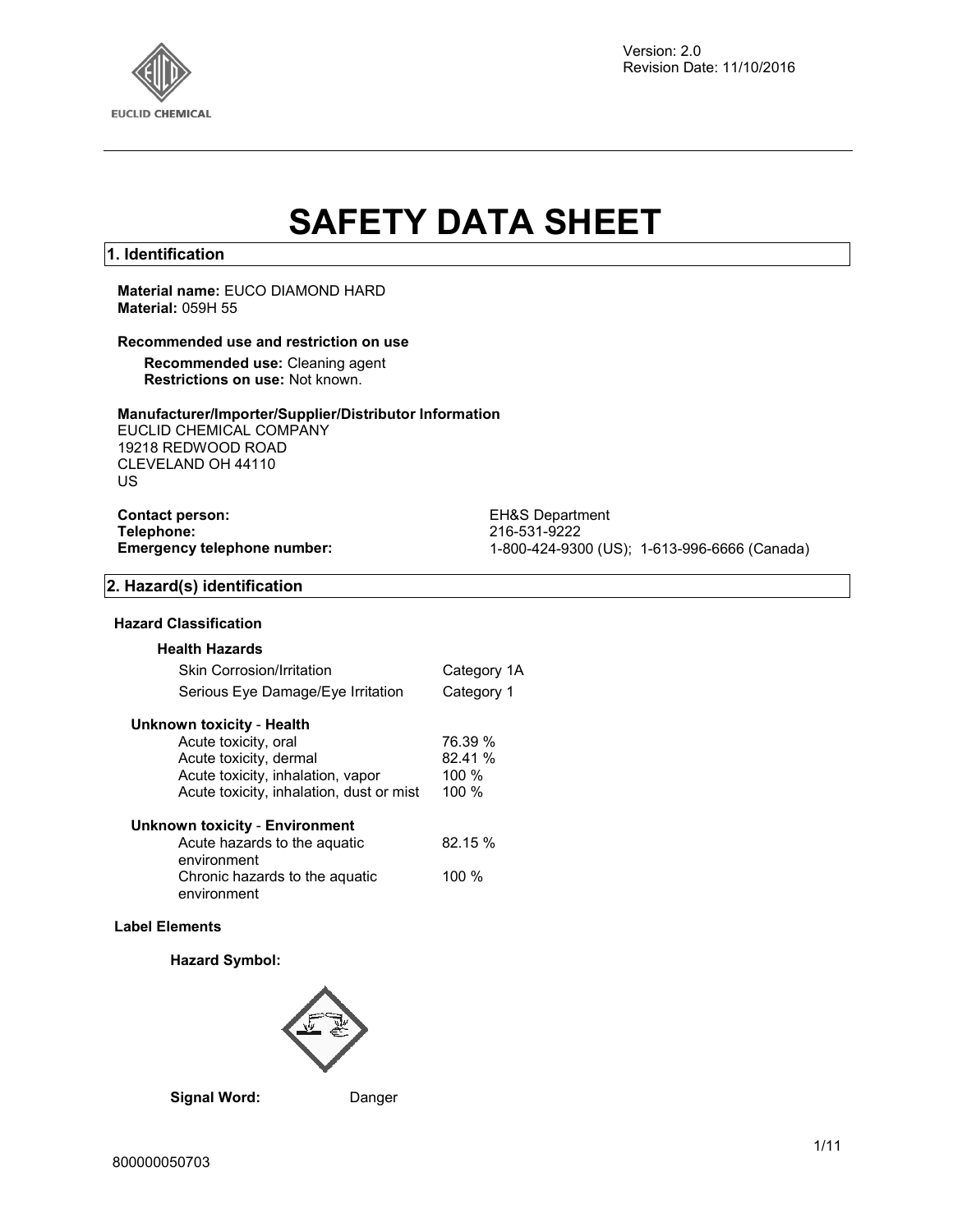

| <b>Hazard Statement:</b>                                    | Causes severe skin burns and eye damage.                                                                                                                                                                                                                                                                                                                                                                                                                                                                    |
|-------------------------------------------------------------|-------------------------------------------------------------------------------------------------------------------------------------------------------------------------------------------------------------------------------------------------------------------------------------------------------------------------------------------------------------------------------------------------------------------------------------------------------------------------------------------------------------|
| <b>Precautionary</b><br>Statements:<br><b>Prevention:</b>   | Do not breathe dust or mists. Wash thoroughly after handling. Wear<br>protective gloves/protective clothing/eye protection/face protection.                                                                                                                                                                                                                                                                                                                                                                 |
| Response:                                                   | IF INHALED: Remove person to fresh air and keep comfortable for<br>breathing. If in eyes: Rinse cautiously with water for several minutes.<br>Remove contact lenses, if present and easy to do. Continue rinsing. IF ON<br>SKIN (or hair): Take off immediately all contaminated clothing. Rinse skin<br>with water/shower. If swallowed: Rinse mouth. Do NOT induce vomiting.<br>Immediately call a POISON CENTER/doctor. Specific treatment (see this<br>label). Wash contaminated clothing before reuse. |
| Storage:                                                    | Store locked up.                                                                                                                                                                                                                                                                                                                                                                                                                                                                                            |
| Disposal:                                                   | Dispose of contents/container to an appropriate treatment and disposal<br>facility in accordance with applicable laws and regulations, and product<br>characteristics at time of disposal.                                                                                                                                                                                                                                                                                                                  |
| Other hazards which do not<br>result in GHS classification: | None.                                                                                                                                                                                                                                                                                                                                                                                                                                                                                                       |

## **3. Composition/information on ingredients**

#### **Mixtures**

| <b>Chemical Identity</b>                                                                                                 | <b>CAS number</b> | Content in percent $(\%)^*$ |
|--------------------------------------------------------------------------------------------------------------------------|-------------------|-----------------------------|
| Sodium silicate                                                                                                          | 1344-09-8         | $10 - 20%$                  |
| Potassium hydroxide                                                                                                      | 1310-58-3         | $0.1 - 51\%$                |
| * All especializations are persont businistically unless incredient is a goa. Can especializations are in personal busin |                   |                             |

All concentrations are percent by weight unless ingredient is a gas. Gas concentrations are in percent by volume.

## **4. First-aid measures**

| Ingestion:           | Call a physician or poison control center immediately. Rinse mouth. Never<br>give liquid to an unconscious person. Do not induce vomiting without advice<br>from poison control center.                                     |
|----------------------|-----------------------------------------------------------------------------------------------------------------------------------------------------------------------------------------------------------------------------|
| Inhalation:          | Call a physician or poison control center immediately. If breathing stops,<br>provide artificial respiration. Move to fresh air. If breathing is difficult, give<br>oxygen.                                                 |
| <b>Skin Contact:</b> | Call a physician or poison control center immediately. Immediately flush<br>with plenty of water for at least 15 minutes while removing contaminated<br>clothing and shoes. Destroy or thoroughly clean contaminated shoes. |
| Eye contact:         | Immediately flush with plenty of water for at least 15 minutes. If easy to do,<br>remove contact lenses. Call a physician or poison control center<br>immediately.                                                          |

**Most important symptoms/effects, acute and delayed**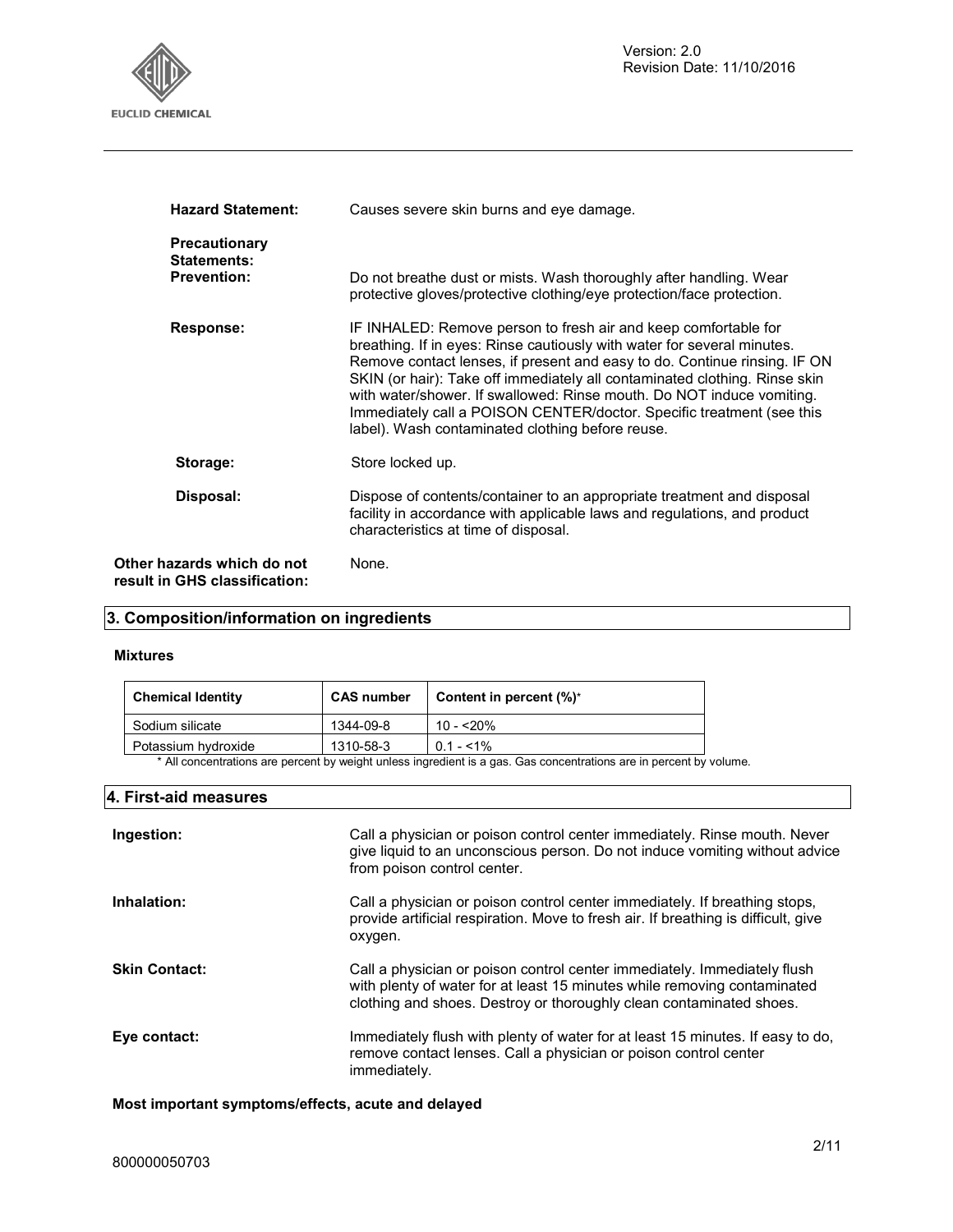

 $\mathsf{l}$ 

 $\overline{\phantom{a}}$ 

| Symptoms:                                                                  | Prolonged or repeated contact with skin may cause redness, itching,<br>irritation and eczema/chapping. Extreme irritation of eyes and mucous<br>membranes, including burning and tearing.               |  |
|----------------------------------------------------------------------------|---------------------------------------------------------------------------------------------------------------------------------------------------------------------------------------------------------|--|
|                                                                            | Indication of immediate medical attention and special treatment needed                                                                                                                                  |  |
| Treatment:                                                                 | Symptoms may be delayed.                                                                                                                                                                                |  |
| 5. Fire-fighting measures                                                  |                                                                                                                                                                                                         |  |
| <b>General Fire Hazards:</b>                                               | No unusual fire or explosion hazards noted.                                                                                                                                                             |  |
| Suitable (and unsuitable) extinguishing media                              |                                                                                                                                                                                                         |  |
| Suitable extinguishing<br>media:                                           | Use fire-extinguishing media appropriate for surrounding materials.                                                                                                                                     |  |
| Unsuitable extinguishing<br>media:                                         | Do not use water jet as an extinguisher, as this will spread the fire.                                                                                                                                  |  |
| Specific hazards arising from<br>the chemical:                             | During fire, gases hazardous to health may be formed.                                                                                                                                                   |  |
| Special protective equipment and precautions for firefighters              |                                                                                                                                                                                                         |  |
| <b>Special fire fighting</b><br>procedures:                                | No data available.                                                                                                                                                                                      |  |
| Special protective equipment<br>for fire-fighters:                         | Self-contained breathing apparatus and full protective clothing must be<br>worn in case of fire.                                                                                                        |  |
| 6. Accidental release measures                                             |                                                                                                                                                                                                         |  |
| Personal precautions,<br>protective equipment and<br>emergency procedures: | See Section 8 of the SDS for Personal Protective Equipment. Do not touch<br>damaged containers or spilled material unless wearing appropriate<br>protective clothing. Keep unauthorized personnel away. |  |
| <b>Methods and material for</b><br>containment and cleaning<br>up:         | Dam and absorb spillages with sand, earth or other non-combustible<br>material. Collect spillage in containers, seal securely and deliver for<br>disposal according to local regulations.               |  |
| <b>Notification Procedures:</b>                                            | In the event of a spill or accidental release, notify relevant authorities in<br>accordance with all applicable regulations.                                                                            |  |
| <b>Environmental Precautions:</b>                                          | Do not contaminate water sources or sewer. Prevent further leakage or<br>spillage if safe to do so.                                                                                                     |  |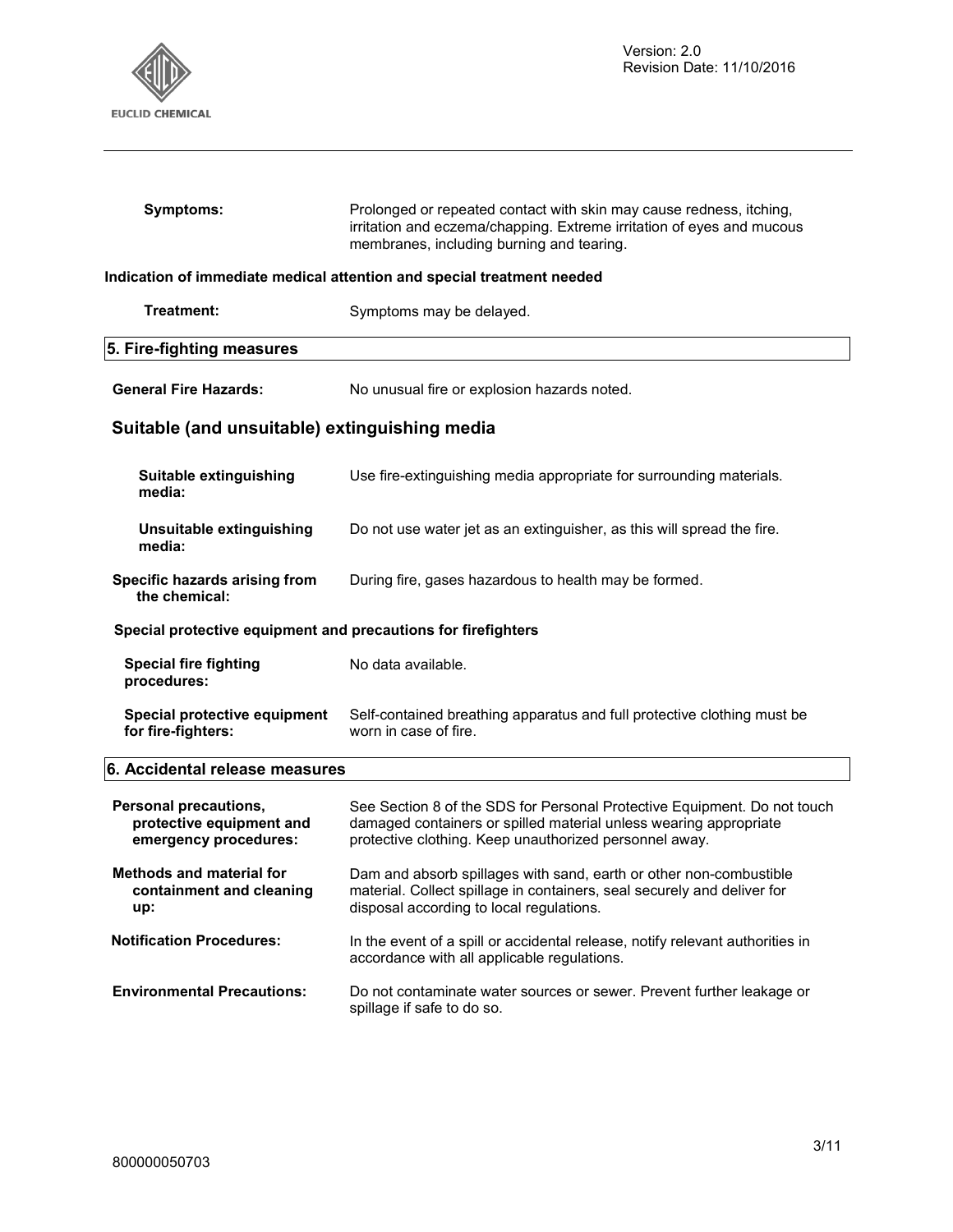

## **7. Handling and storage Precautions for safe handling:** Do not get in eyes. Wash hands thoroughly after handling. Do not get in eyes, on skin, on clothing. Provide adequate ventilation. Wear appropriate personal protective equipment. Observe good industrial hygiene practices. **Conditions for safe storage, including any incompatibilities:**  Store locked up.

## **8. Exposure controls/personal protection**

## **Control Parameters**

## **Occupational Exposure Limits**

| <b>Chemical Identity</b> | type    | <b>Exposure Limit Values</b> | Source                                     |
|--------------------------|---------|------------------------------|--------------------------------------------|
| Potassium hydroxide      | Ceiling |                              | 2 mg/m3   US. ACGIH Threshold Limit Values |
|                          |         |                              | (2011)                                     |

#### **Appropriate Engineering Controls**

Observe good industrial hygiene practices. Observe occupational exposure limits and minimize the risk of inhalation of vapors and mist. Mechanical ventilation or local exhaust ventilation may be required.

## **Individual protection measures, such as personal protective equipment**

| <b>General information:</b>                       | Provide easy access to water supply and eye wash facilities. Good general<br>ventilation (typically 10 air changes per hour) should be used. Ventilation<br>rates should be matched to conditions. If applicable, use process<br>enclosures, local exhaust ventilation, or other engineering controls to<br>maintain airborne levels below recommended exposure limits. If exposure<br>limits have not been established, maintain airborne levels to an acceptable<br>level. |
|---------------------------------------------------|------------------------------------------------------------------------------------------------------------------------------------------------------------------------------------------------------------------------------------------------------------------------------------------------------------------------------------------------------------------------------------------------------------------------------------------------------------------------------|
| <b>Eye/face protection:</b>                       | Wear a full-face respirator, if needed. Wear safety glasses with side shields<br>(or goggles) and a face shield.                                                                                                                                                                                                                                                                                                                                                             |
| <b>Skin Protection</b><br><b>Hand Protection:</b> | Use suitable protective gloves if risk of skin contact.                                                                                                                                                                                                                                                                                                                                                                                                                      |
| Other:                                            | Wear chemical-resistant gloves, footwear, and protective clothing<br>appropriate for the risk of exposure. Contact health and safety professional<br>or manufacturer for specific information.                                                                                                                                                                                                                                                                               |
| <b>Respiratory Protection:</b>                    | In case of inadequate ventilation use suitable respirator. Seek advice from<br>local supervisor.                                                                                                                                                                                                                                                                                                                                                                             |
| <b>Hygiene measures:</b>                          | Do not get in eyes. Observe good industrial hygiene practices. Wash<br>contaminated clothing before reuse. Do not get this material in contact with<br>skin. Wash hands before breaks and immediately after handling the<br>product.                                                                                                                                                                                                                                         |

## **9. Physical and chemical properties**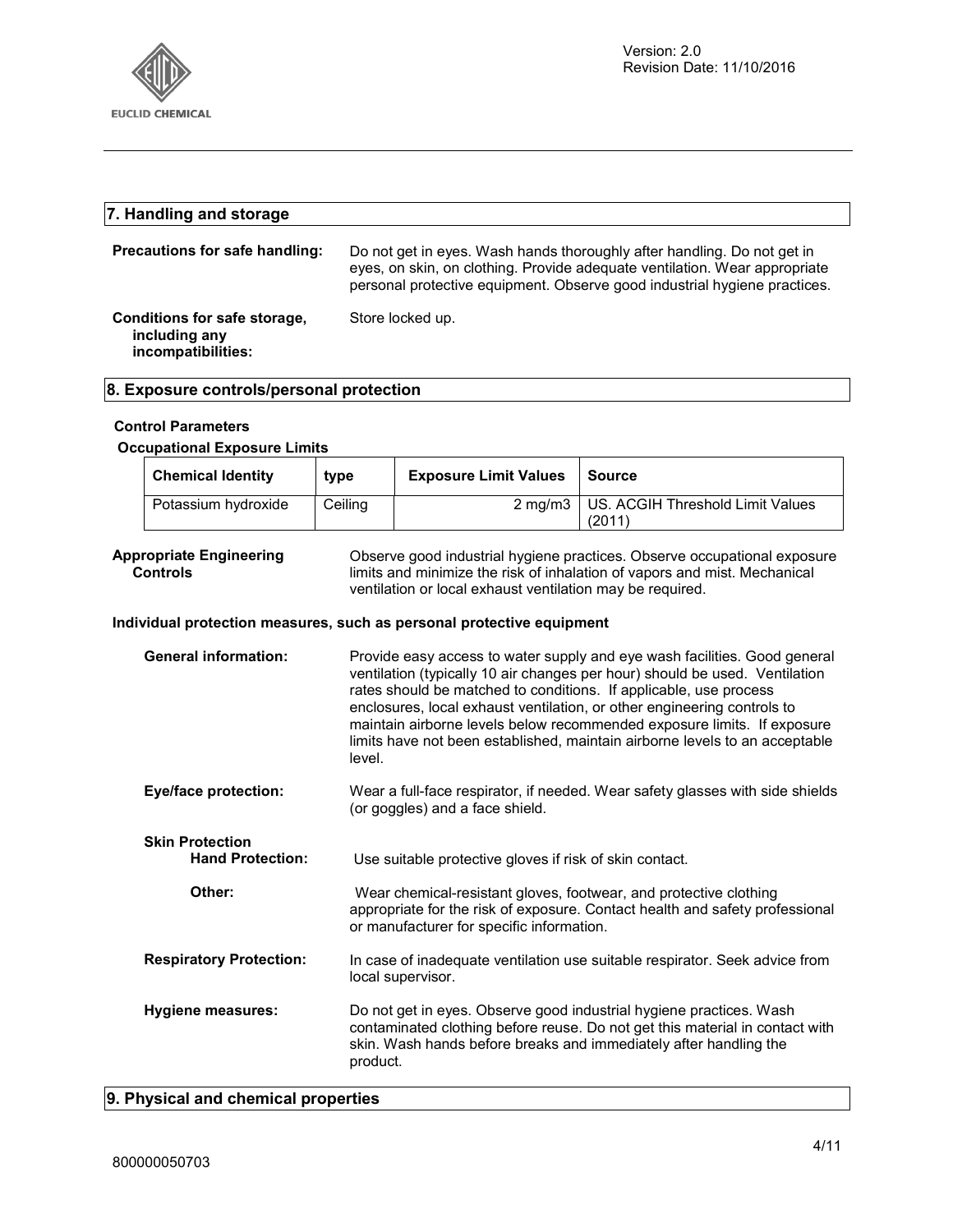

| Appearance                                            |                                                                                                |
|-------------------------------------------------------|------------------------------------------------------------------------------------------------|
| <b>Physical state:</b>                                | liquid                                                                                         |
| Form:                                                 | liquid                                                                                         |
| Color:                                                | Colorless                                                                                      |
| Odor:                                                 | Mild                                                                                           |
| <b>Odor threshold:</b>                                | No data available.                                                                             |
| pH:                                                   | $12 - 13$                                                                                      |
| Melting point/freezing point:                         | No data available.                                                                             |
| Initial boiling point and boiling range:              | 100 °C 212 °F                                                                                  |
| <b>Flash Point:</b>                                   | No data available.                                                                             |
| <b>Evaporation rate:</b>                              | Slower than Ether                                                                              |
| Flammability (solid, gas):                            | No                                                                                             |
| Upper/lower limit on flammability or explosive limits |                                                                                                |
| Flammability limit - upper (%):                       | No data available.                                                                             |
| Flammability limit - lower (%):                       | No data available.                                                                             |
| Explosive limit - upper (%):                          | No data available.                                                                             |
| Explosive limit - lower (%):                          | No data available.                                                                             |
| Vapor pressure:                                       | No data available.                                                                             |
| Vapor density:                                        | Vapors are heavier than air and may travel along the floor and<br>in the bottom of containers. |
| <b>Relative density:</b>                              | 1.175                                                                                          |
| Solubility(ies)                                       |                                                                                                |
| <b>Solubility in water:</b>                           | Soluble                                                                                        |
| Solubility (other):                                   | No data available.                                                                             |
| Partition coefficient (n-octanol/water):              | No data available.                                                                             |
| Auto-ignition temperature:                            | No data available.                                                                             |
| <b>Decomposition temperature:</b>                     | No data available.                                                                             |
| <b>Viscosity:</b>                                     | No data available.                                                                             |

## **10. Stability and reactivity**

| <b>Reactivity:</b>                            | No data available.                                                                                 |
|-----------------------------------------------|----------------------------------------------------------------------------------------------------|
| <b>Chemical Stability:</b>                    | Material is stable under normal conditions.                                                        |
| <b>Possibility of hazardous</b><br>reactions: | No data available.                                                                                 |
| Conditions to avoid:                          | Avoid heat or contamination.                                                                       |
| Incompatible Materials:                       | Strong acids. Strong bases.                                                                        |
| <b>Hazardous Decomposition</b><br>Products:   | Thermal decomposition or combustion may liberate carbon oxides and<br>other toxic gases or vapors. |

## **11. Toxicological information**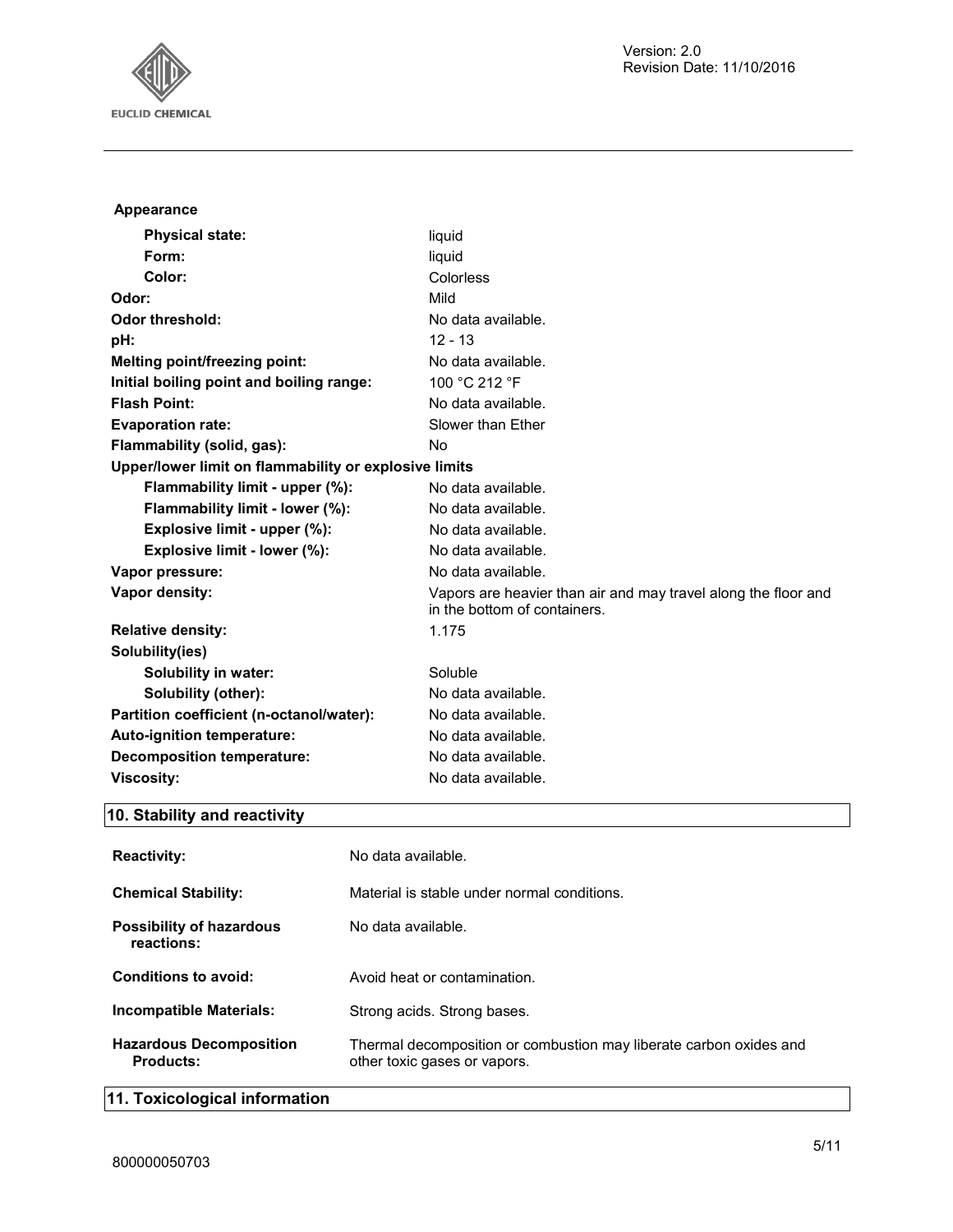

## **Information on likely routes of exposure**

| Ingestion:           | May be ingested by accident. Ingestion may cause irritation and malaise.                         |
|----------------------|--------------------------------------------------------------------------------------------------|
| Inhalation:          | In high concentrations, vapors, fumes or mists may irritate nose, throat and<br>mucus membranes. |
| <b>Skin Contact:</b> | Causes severe skin burns.                                                                        |
| Eye contact:         | Causes serious eye damage.                                                                       |

## **Information on toxicological effects**

## **Acute toxicity (list all possible routes of exposure)**

| Oral<br>Product:                                     | ATEmix: 8,193.17 mg/kg                                          |
|------------------------------------------------------|-----------------------------------------------------------------|
| <b>Dermal</b><br>Product:                            | No data available.                                              |
| <b>Inhalation</b><br>Product:                        | No data available.                                              |
| <b>Repeated dose toxicity</b><br>Product:            | No data available.                                              |
| <b>Skin Corrosion/Irritation</b><br>Product:         | No data available.                                              |
| Specified substance(s):<br>Sodium silicate           | in vivo (Rabbit): Experimental result, Supporting study         |
| Potassium hydroxide                                  | in vivo (Rabbit): Experimental result, Weight of Evidence study |
| <b>Serious Eye Damage/Eye Irritation</b><br>Product: | No data available.                                              |
| Specified substance(s):<br>Sodium silicate           | In vitro (Rabbit, 0.5 - 4 hrs): Irritating                      |
| Potassium hydroxide                                  | in vivo (Rabbit, 24 hrs): Corrosive KOH 5%                      |
| <b>Respiratory or Skin Sensitization</b><br>Product: | No data available.                                              |
| Carcinogenicity<br>Product:                          | No data available.                                              |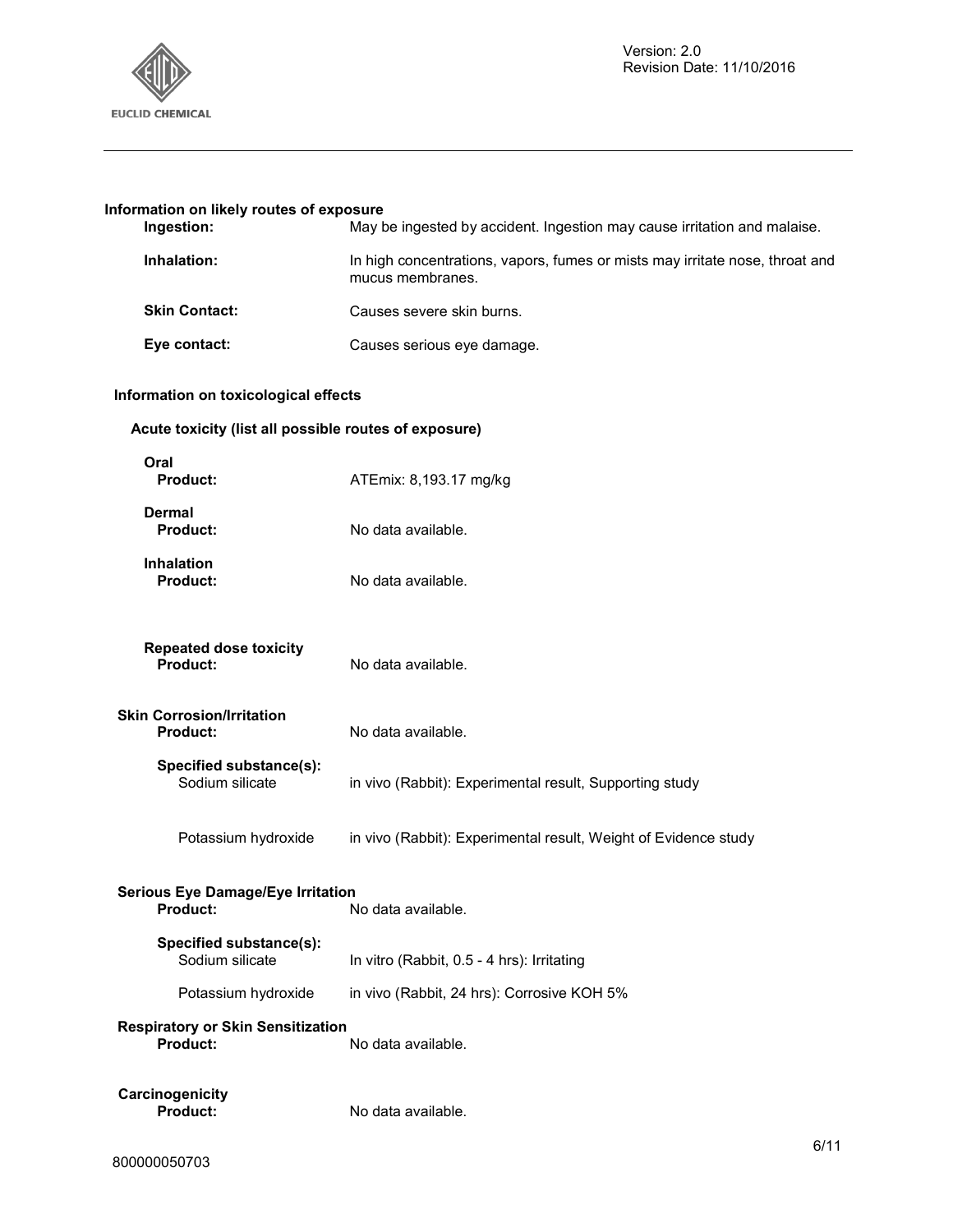

| No carcinogenic components identified                                                                 | <b>IARC Monographs on the Evaluation of Carcinogenic Risks to Humans:</b> |
|-------------------------------------------------------------------------------------------------------|---------------------------------------------------------------------------|
| US. National Toxicology Program (NTP) Report on Carcinogens:<br>No carcinogenic components identified |                                                                           |
| No carcinogenic components identified                                                                 | US. OSHA Specifically Regulated Substances (29 CFR 1910.1001-1050):       |
| <b>Germ Cell Mutagenicity</b>                                                                         |                                                                           |
| In vitro<br><b>Product:</b>                                                                           | No data available.                                                        |
| In vivo<br><b>Product:</b>                                                                            | No data available.                                                        |
| <b>Reproductive toxicity</b><br>Product:                                                              | No data available.                                                        |
| <b>Specific Target Organ Toxicity - Single Exposure</b><br>Product:                                   | No data available.                                                        |
| <b>Specific Target Organ Toxicity - Repeated Exposure</b><br>Product:                                 | No data available.                                                        |
| <b>Aspiration Hazard</b><br>Product:                                                                  | No data available.                                                        |
| Other effects:                                                                                        | No data available.                                                        |
| 2. Englacion information                                                                              |                                                                           |

## **12. Ecological information**

## **Ecotoxicity:**

## **Acute hazards to the aquatic environment:**

| Fish<br>Product:                                | No data available.                                                          |
|-------------------------------------------------|-----------------------------------------------------------------------------|
| Specified substance(s):<br>Sodium silicate      | LC 50 (Western mosquitofish (Gambusia affinis), 96 h): 2,320 mg/l Mortality |
| Potassium hydroxide                             | LC 50 (Western mosquitofish (Gambusia affinis), 96 h): 80 mg/l Mortality    |
| <b>Aquatic Invertebrates</b><br><b>Product:</b> | No data available.                                                          |
| Specified substance(s):                         |                                                                             |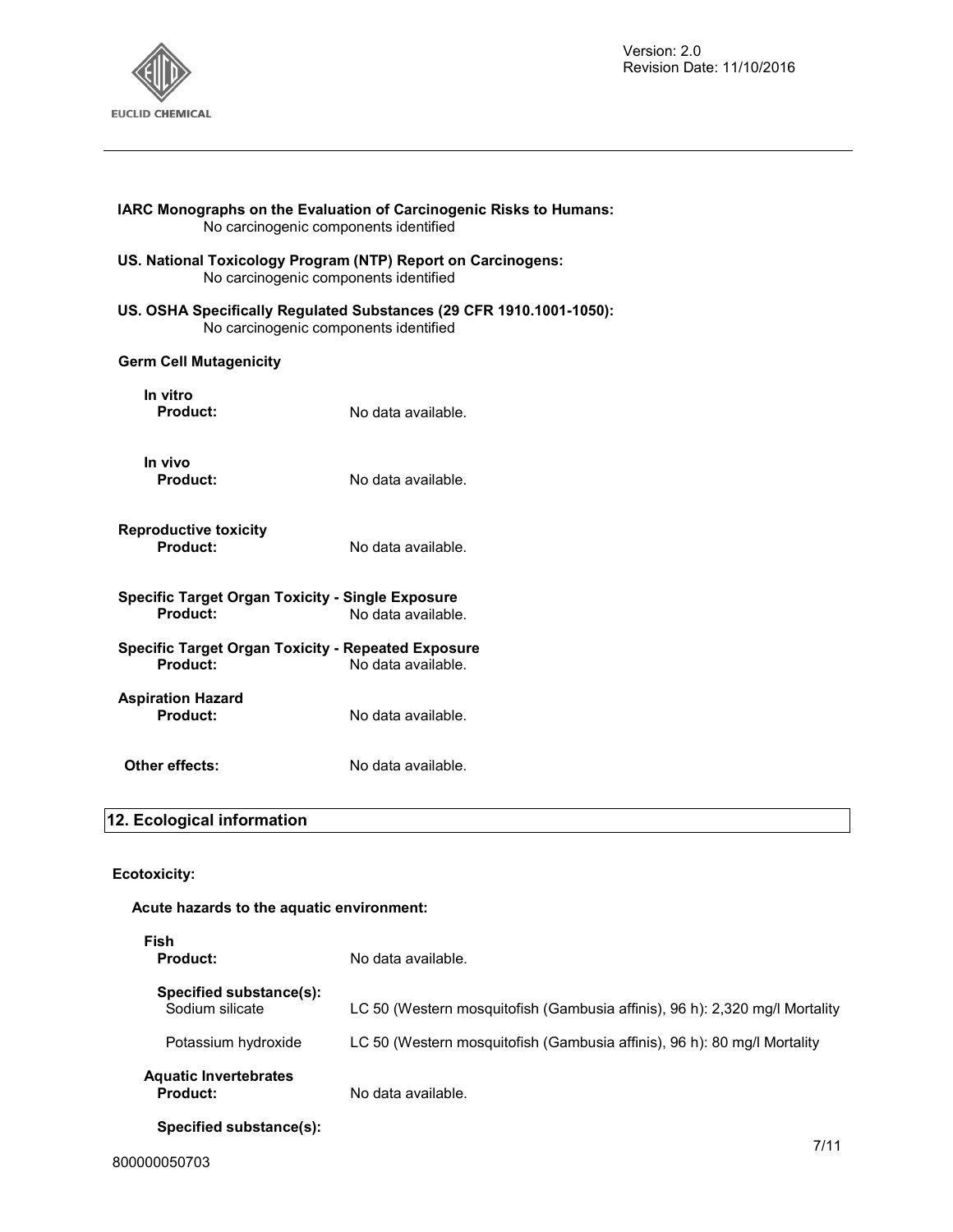

| Sodium silicate                                                                      | LC 50 (Water flea (Daphnia magna), 24 h): 247 mg/l Mortality                                                                                                                  |
|--------------------------------------------------------------------------------------|-------------------------------------------------------------------------------------------------------------------------------------------------------------------------------|
| Chronic hazards to the aquatic environment:                                          |                                                                                                                                                                               |
| Fish<br><b>Product:</b>                                                              | No data available.                                                                                                                                                            |
| <b>Aquatic Invertebrates</b><br>Product:                                             | No data available.                                                                                                                                                            |
| <b>Toxicity to Aquatic Plants</b><br>Product:                                        | No data available.                                                                                                                                                            |
| <b>Persistence and Degradability</b>                                                 |                                                                                                                                                                               |
| <b>Biodegradation</b><br>Product:                                                    | No data available.                                                                                                                                                            |
| <b>BOD/COD Ratio</b><br><b>Product:</b>                                              | No data available.                                                                                                                                                            |
| <b>Bioaccumulative Potential</b><br><b>Bioconcentration Factor (BCF)</b><br>Product: | No data available.                                                                                                                                                            |
| Partition Coefficient n-octanol / water (log Kow)                                    |                                                                                                                                                                               |
| Product:                                                                             | No data available.                                                                                                                                                            |
| <b>Mobility in Soil:</b>                                                             | No data available.                                                                                                                                                            |
| <b>Other Adverse Effects:</b>                                                        | No data available.                                                                                                                                                            |
| 13. Disposal considerations                                                          |                                                                                                                                                                               |
| <b>Disposal instructions:</b>                                                        | Dispose of waste at an appropriate treatment and disposal facility in<br>accordance with applicable laws and regulations, and product<br>characteristics at time of disposal. |
| <b>Contaminated Packaging:</b>                                                       | No data available.                                                                                                                                                            |
| 14. Transport information                                                            |                                                                                                                                                                               |

## **TDG:**

UN1719, CAUSTIC ALKALI LIQUID, N.O.S. (Potassium Methylsiliconate), 8, PG III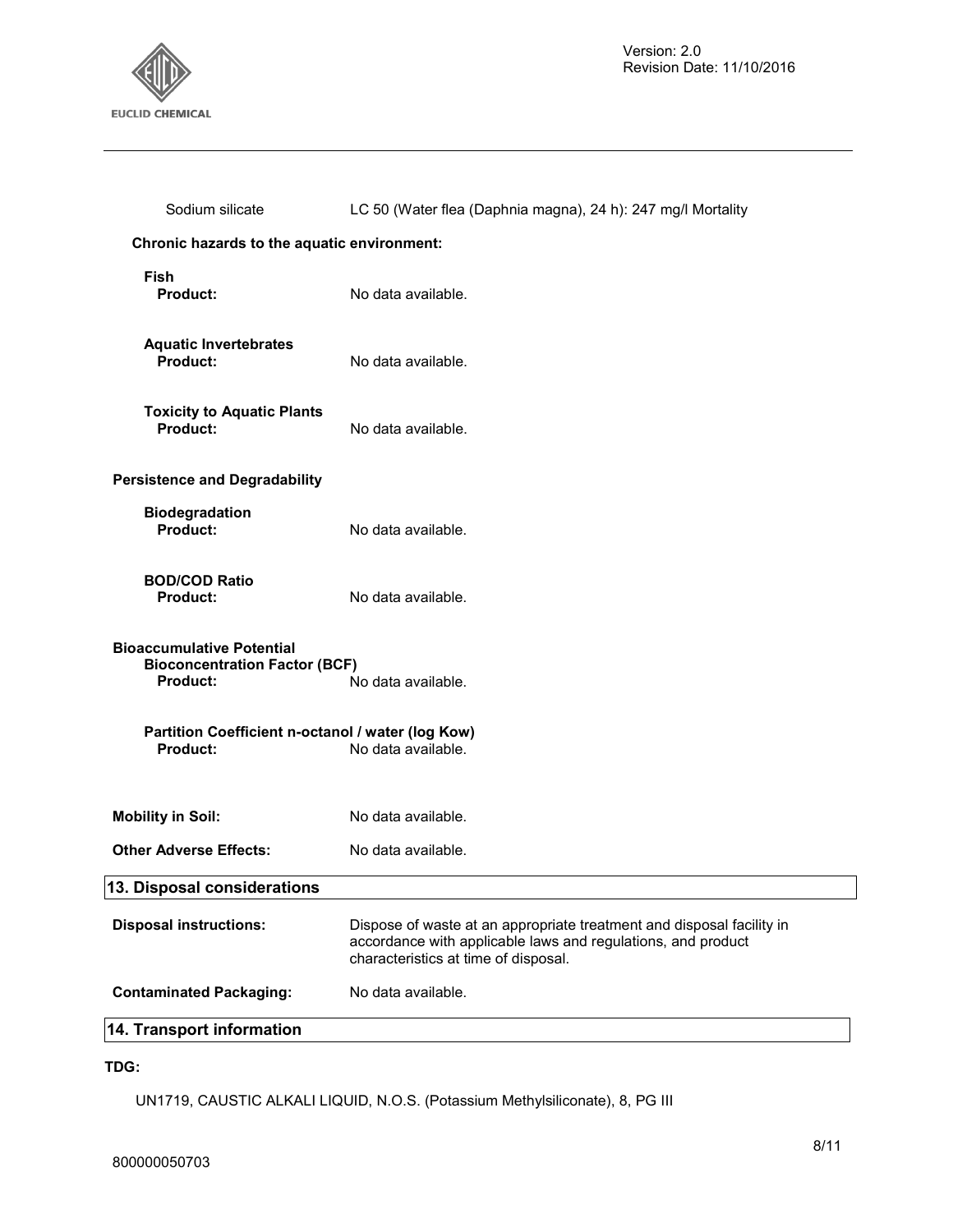

## **CFR / DOT:**

UN1719, Caustic alkali liquids, n.o.s. (Potassium Methylsiliconate), 8, PG III

## **IMDG:**

UN1719, CAUSTIC ALKALI LIQUID, N.O.S. (Potassium Methylsiliconate), 8, PG III

## **Further Information:**

The above shipping description may not be accurate for all container sizes and all modes of transportation. Please refer to Bill of Lading.

## **15. Regulatory information**

## **US Federal Regulations**

**TSCA Section 12(b) Export Notification (40 CFR 707, Subpt. D)**  None present or none present in regulated quantities.

**US. OSHA Specifically Regulated Substances (29 CFR 1910.1001-1050)**  None present or none present in regulated quantities.

#### **CERCLA Hazardous Substance List (40 CFR 302.4):**

**Chemical Identity Reportable quantity** Potassium hydroxide 1000 lbs.

#### **Superfund Amendments and Reauthorization Act of 1986 (SARA)**

**Hazard categories**  Immediate (Acute) Health Hazards

**SARA 302 Extremely Hazardous Substance** 

None present or none present in regulated quantities.

## **SARA 304 Emergency Release Notification**

| <b>Chemical Identity</b> | Reportable quantity |
|--------------------------|---------------------|
| Potassium hydroxide      | 1000 lbs.           |

## **SARA 311/312 Hazardous Chemical**

| <b>Chemical Identity</b> | <b>Threshold Planning Quantity</b> |
|--------------------------|------------------------------------|
| Sodium silicate          | 500 lbs                            |
| Potassium hydroxide      | 500 lbs                            |

## **SARA 313 (TRI Reporting)**

None present or none present in regulated quantities.

#### **Clean Water Act Section 311 Hazardous Substances (40 CFR 117.3)**  None present or none present in regulated quantities.

**Clean Air Act (CAA) Section 112(r) Accidental Release Prevention (40 CFR 68.130):**  None present or none present in regulated quantities.

## **US State Regulations**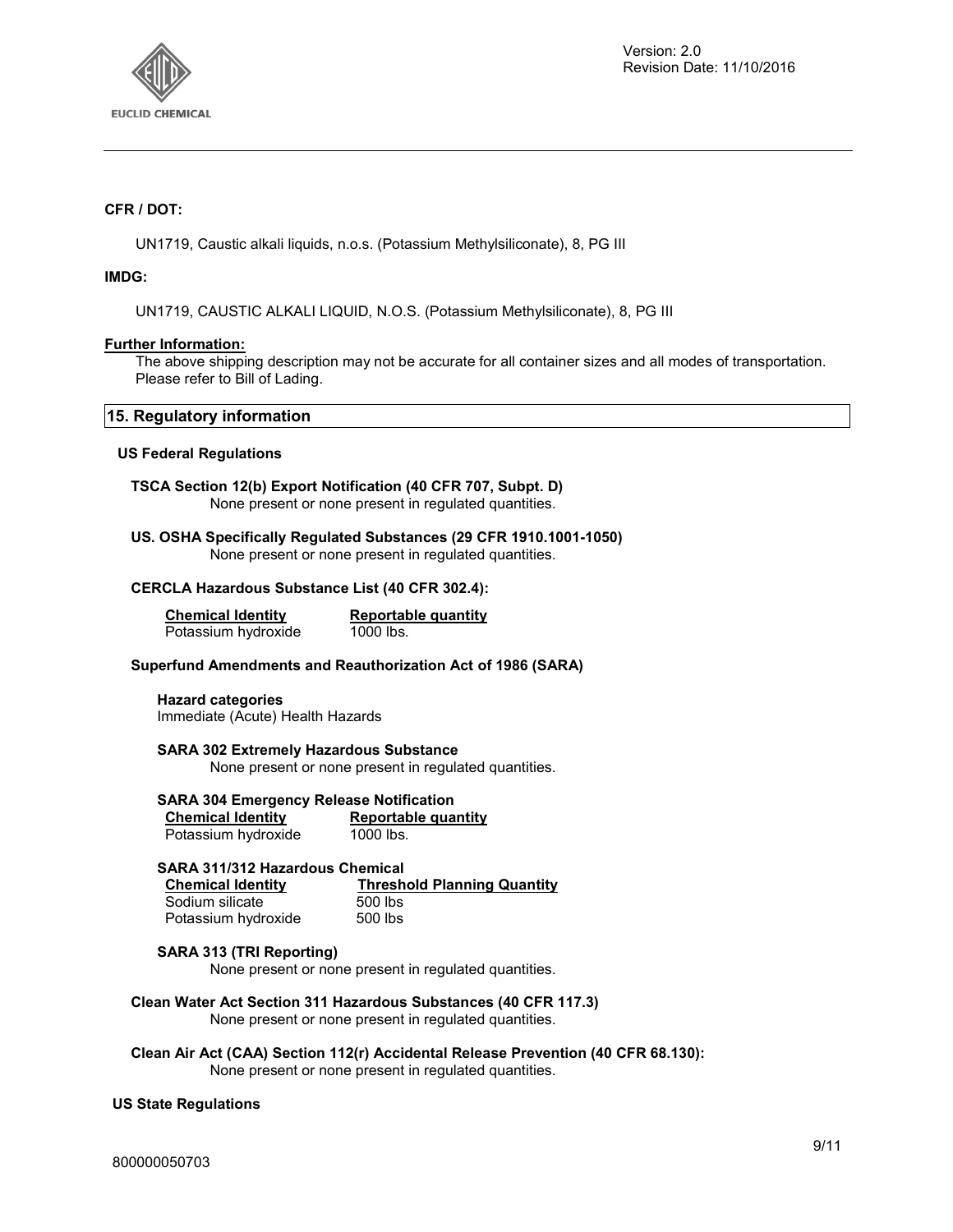

| US. California Proposition 65<br>No ingredient regulated by CA Prop 65 present.                                   |                                                                                           |  |
|-------------------------------------------------------------------------------------------------------------------|-------------------------------------------------------------------------------------------|--|
| US. New Jersey Worker and Community Right-to-Know Act<br>No ingredient regulated by NJ Right-to-Know Law present. |                                                                                           |  |
| US. Massachusetts RTK - Substance List                                                                            | No ingredient regulated by MA Right-to-Know Law present.                                  |  |
| US. Pennsylvania RTK - Hazardous Substances                                                                       | No ingredient regulated by PA Right-to-Know Law present.                                  |  |
| US. Rhode Island RTK<br>No ingredient regulated by RI Right-to-Know Law present.                                  |                                                                                           |  |
| <b>Other Regulations:</b>                                                                                         |                                                                                           |  |
| <b>Regulatory VOC (less water</b>                                                                                 | $0$ g/l                                                                                   |  |
| and exempt solvent):<br>VOC Method 310:                                                                           | 0.00%                                                                                     |  |
| <b>Inventory Status:</b><br>Australia AICS:                                                                       | All components in this product are listed on or<br>exempt from the Inventory.             |  |
| Canada DSL Inventory List:                                                                                        | All components in this product are listed on or<br>exempt from the Inventory.             |  |
| EINECS, ELINCS or NLP:                                                                                            | All components in this product are listed on or<br>exempt from the Inventory.             |  |
| Japan (ENCS) List:                                                                                                | All components in this product are listed on or<br>exempt from the Inventory.             |  |
| China Inv. Existing Chemical Substances:                                                                          | All components in this product are listed on or<br>exempt from the Inventory.             |  |
| Korea Existing Chemicals Inv. (KECI):                                                                             | All components in this product are listed on or<br>exempt from the Inventory.             |  |
| Canada NDSL Inventory:                                                                                            | One or more components in this product are<br>not listed on or exempt from the Inventory. |  |
| Philippines PICCS:                                                                                                | All components in this product are listed on or<br>exempt from the Inventory.             |  |
| US TSCA Inventory:                                                                                                | All components in this product are listed on or<br>exempt from the Inventory.             |  |